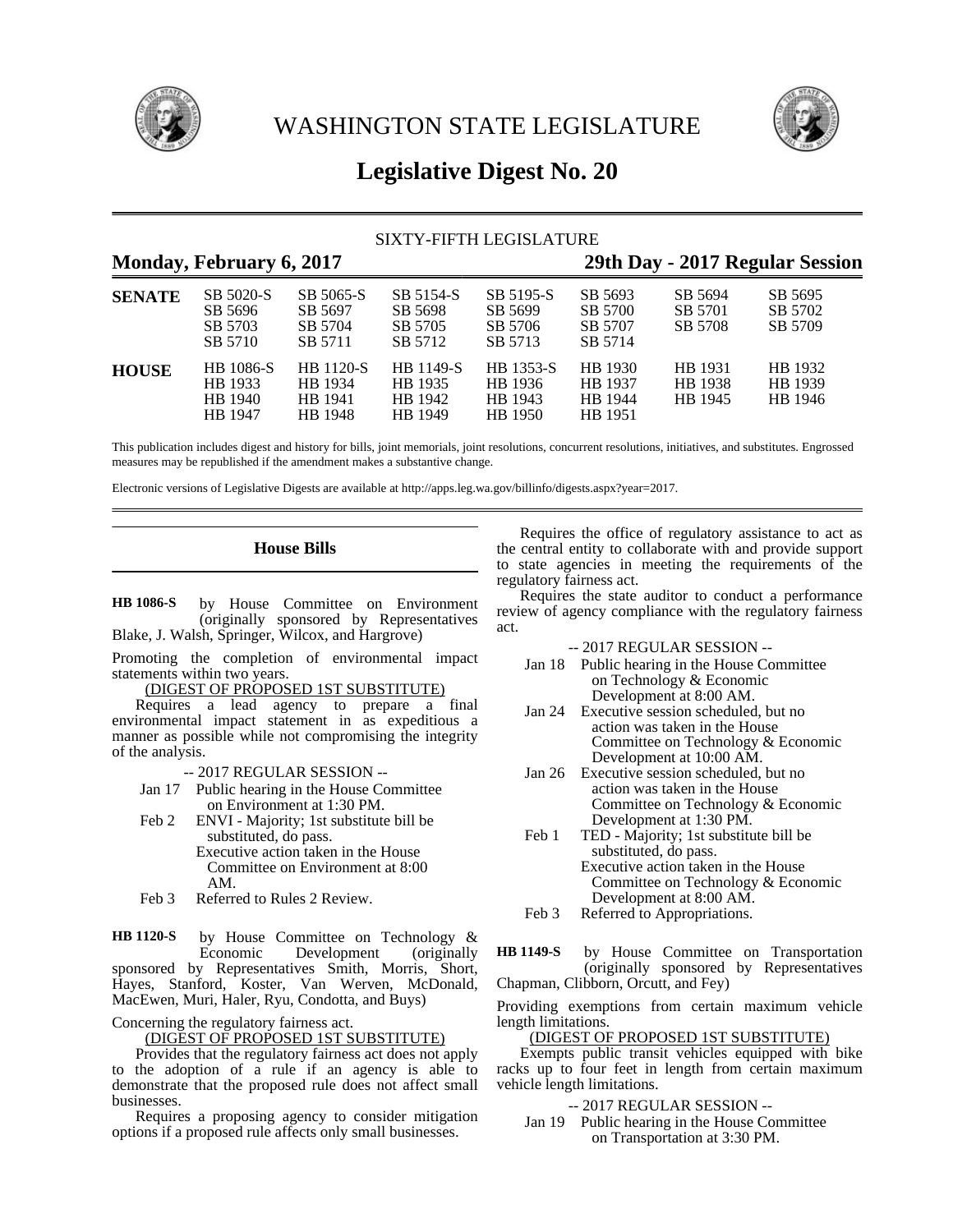Feb 1 TR - Majority; 1st substitute bill be substituted, do pass. Executive action taken in the House Committee on Transportation at 3:30 PM.

Feb 3 Referred to Rules 2 Review.

by House Committee on Agriculture & Natural Resources (originally sponsored by Representatives Dent, Blake, Buys, and Hayes) **HB 1353-S**

Commissioning an elk management pilot project that focuses initially on the Colockum elk herd.

(DIGEST OF PROPOSED 1ST SUBSTITUTE)

Requires the department of fish and wildlife to: (1) Conduct an elk management pilot project to explore the viability of various wildlife management actions to reduce elk highway collisions and elk damage to private crop lands;

(2) Work with the department of transportation to explore the viability of various wildlife management actions to reduce elk highway collisions, initially focusing on reducing traffic collisions along interstate highways within the range of the herd;

(3) Use the Colockum elk herd as the subject of a pilot project that explores the benefits of more active management; and

(4) Work with the Yakama Nation to obtain input from the tribe on the tribe's recommendations.

Expires July 1, 2021.

-- 2017 REGULAR SESSION --

- Jan 25 Public hearing in the House Committee on Agriculture & Natural Resources at 8:00 AM.
- Feb 1 AGNR Majority; 1st substitute bill be substituted, do pass.

Executive action taken in the House Committee on Agriculture & Natural Resources at 8:00 AM.

by Representatives Frame, Rodne, and Jinkins **HB 1930**

Concerning child custody.

Modifies child custody provisions regarding nonparental actions for child custody and temporary custody orders and temporary parenting plans.

-- 2017 REGULAR SESSION --

Feb 3 First reading, referred to Judiciary (Not Officially read and referred until adoption of Introduction report).

#### by Representatives Hayes and Macri **HB 1931**

Concerning the posting of child abuse and neglect mandated reporter requirements.

Requires the department of social and health services to make available, on its public web site, a downloadable and printable poster that includes reporting requirements on child abuse and neglect issues.

-- 2017 REGULAR SESSION --

Feb 3 First reading, referred to Early Learning & Human Services (Not Officially read and referred until adoption of Introduction report).

by Representatives Manweller, Dent, Steele, Condotta, Schmick, Dye, and Hayes **HB 1932**

Addressing the eligibility of emergency medical technicians employed by public hospital districts for membership in the law enforcement officers' and firefighters' retirement system.

Clarifies that an emergency medical technician employed by a public hospital district does not qualify for membership in a retirement system under chapter 41.26 RCW unless the emergency medical technician was a member of the public employees' retirement system while providing emergency medical services for the public hospital district.

-- 2017 REGULAR SESSION --

Feb 3 First reading, referred to Appropriations (Not Officially read and referred until adoption of Introduction report).

by Representatives J. Walsh, Blake, Irwin, Chapman, Vick, and Wilcox **HB 1933**

Concerning the transfer of firearms at nonprofit fundraising activities.

Exempts the following from requirements on background checks, sales, and transfers regarding a firearm: A transfer of possession of a firearm between individuals while conducting nonprofit fund-raising activities including auctions, raffles, and contests.

- -- 2017 REGULAR SESSION --
- Feb 3 First reading, referred to Judiciary (Not Officially read and referred until adoption of Introduction report).

#### by Representative Haler **HB 1934**

opportunity.

Enacting the Washington voting rights act. Establishes the Washington voting rights act of 2017

to: (1) Authorize district-based elections; (2) Require redistricting and new elections in certain

circumstances; and (3) Establish a cause of action to redress lack of voter

-- 2017 REGULAR SESSION --

Feb 3 First reading, referred to State Government, Elections & Information Technology (Not Officially read and referred until adoption of Introduction report).

by Representatives Orwall, Nealey, Cody, Gregerson, Pettigrew, Fitzgibbon, Peterson, Ormsby, Pollet, Hudgins, Farrell, Appleton, and Harris; by request of Attorney General **HB 1935**

Reducing criminal justice expenses by eliminating the death penalty and instead requiring life imprisonment without possibility of release or parole as the sentence for aggravated first degree murder.

Eliminates the death penalty and requires life imprisonment without possibility of release or parole as the sentence for aggravated first degree murder.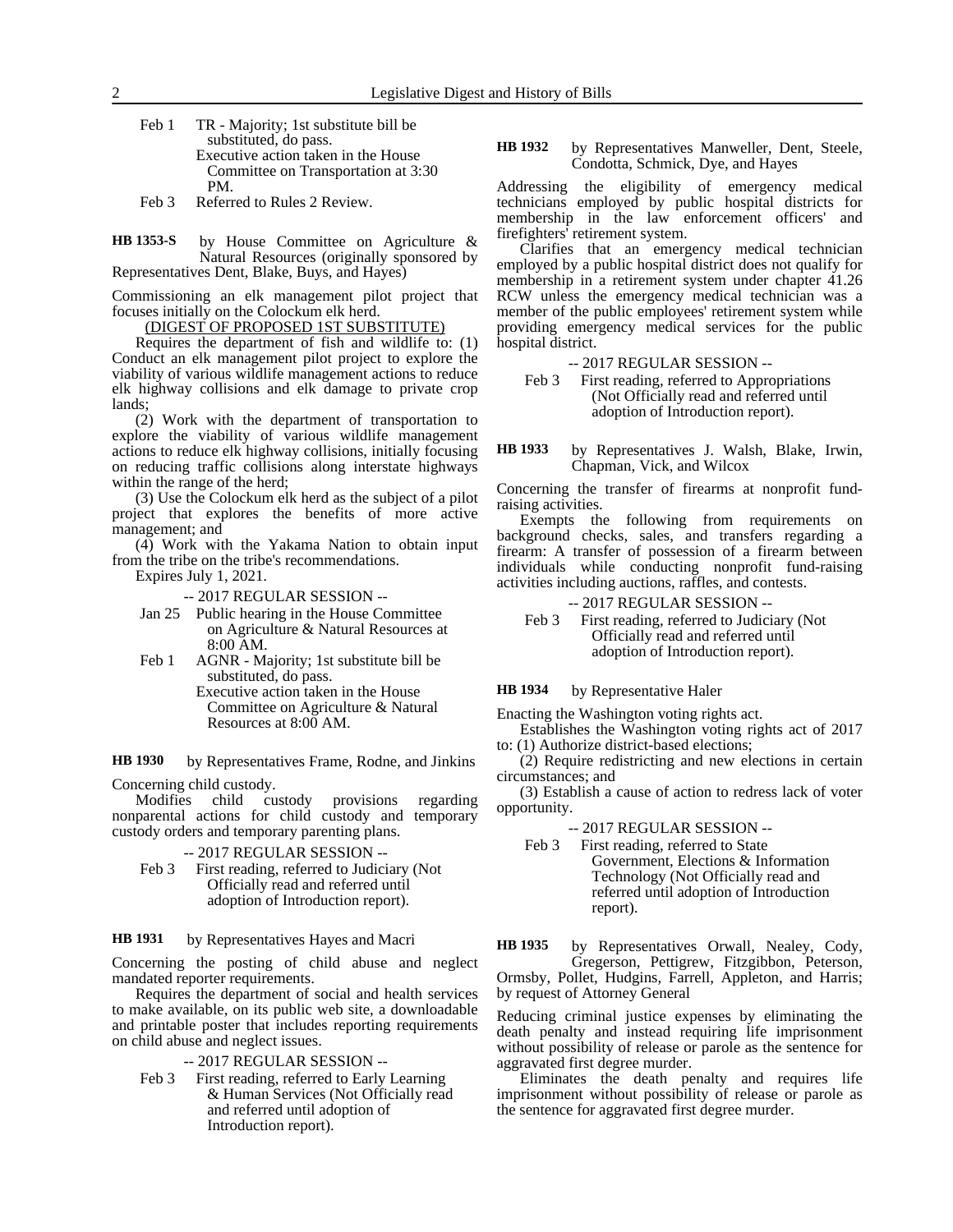- -- 2017 REGULAR SESSION --
- Feb 3 First reading, referred to Judiciary (Not Officially read and referred until adoption of Introduction report).
- by Representatives Hudgins, Johnson, and Sawyer; by request of Attorney General **HB 1936**

Including willful violations of certain state laws to the state's responsible bidder criteria.

Revises the state's responsible bidder criteria to include willful violations of chapter 49.46 RCW (the minimum wage act), chapter 49.48 RCW (wages, payment, and collection), and chapter 49.52 RCW (wages, deductions, contributions, and rebates).

- -- 2017 REGULAR SESSION --
- Feb 3 First reading, referred to Capital Budget (Not Officially read and referred until adoption of Introduction report).

by Representative Stokesbary **HB 1937**

Concerning buffer zones with respect to siting state-<br>licensed marijuana businesses and entities near licensed marijuana businesses and entities near reservations of federally recognized tribes.

Includes reservations of federally recognized tribes in the buffer distance requirements of state-licensed marijuana businesses.

-- 2017 REGULAR SESSION --

- Feb 3 First reading, referred to Community Development, Housing & Tribal Affairs (Not Officially read and referred until adoption of Introduction report).
- by Representatives Tharinger, J. Walsh, Blake, and Chapman **HB 1938**

Ensuring economic development by authorizing public utility districts to provide retail telecommunications services.

Authorizes public utility districts to provide retail telecommunications services.

-- 2017 REGULAR SESSION --

Feb 3 First reading, referred to Technology & Economic Development (Not Officially read and referred until adoption of Introduction report).

by Representative Hudgins **HB 1939**

Recognizing the thirty-first day of March as Cesar Chavez day.

Recognizes the thirty-first day of March as Cesar Chavez day.

-- 2017 REGULAR SESSION --

Feb 3 First reading, referred to State Government, Elections & Information Technology (Not Officially read and referred until adoption of Introduction report).

by Representatives Goodman, Orcutt, Springer, Klippert, Lovick, Orwall, Appleton, and Hayes **HB 1940**

Requiring proof of financial responsibility before the issuance of vehicle registrations.

Requires an application for a renewal vehicle registration to include a field designating the applicant's liability insurance policy information.

Requires an application for an original vehicle registration to include current proof of financial responsibility for the owner to operate a vehicle and a field designating the applicant's liability insurance policy information.

Prohibits the department of licensing from issuing an original or renewal vehicle registration on or after July 1, 2018, unless the applicant provides proof of meeting financial responsibility requirements.

-- 2017 REGULAR SESSION --

- Feb 3 First reading, referred to Transportation (Not Officially read and referred until adoption of Introduction report).
- by Representatives Ryu, Blake, Sawyer, Peterson, Stanford, Pollet, Goodman, Senn, Bergquist, Kloba, Ortiz-Self, and Stonier **HB 1941**

Disqualifying employers from tax credits and tax incentives when there have been certain violations of labor relations.

Prohibits a person from claiming a tax credit or benefit from a tax incentive if, within the previous five years from the date the person is claiming the tax credit or benefiting from the tax incentive, the national labor relations board or a court has issued a final order finding that the person engaged in certain unfair labor practices with regard to an employee supporting a union or engaging in lawful union activities.

-- 2017 REGULAR SESSION --

Feb 3 First reading, referred to Labor & Workplace Standards (Not Officially read and referred until adoption of Introduction report).

by Representatives Fey, Robinson, Tharinger, Blake, Peterson, Sawyer, Stanford, Pollet, Senn, Bergquist, Ortiz-Self, and Stonier **HB 1942**

Addressing the overpayment of benefits paid to an individual unemployed due to a lockout.

Requires the employment security department to notify the employer and assess and collect the amount of overpayment from the employer if a recipient of a back pay award or settlement due to loss of wages received the award or settlement as the result of a labor dispute regarding a lockout.

-- 2017 REGULAR SESSION --

Feb 3 First reading, referred to Labor & Workplace Standards (Not Officially read and referred until adoption of Introduction report).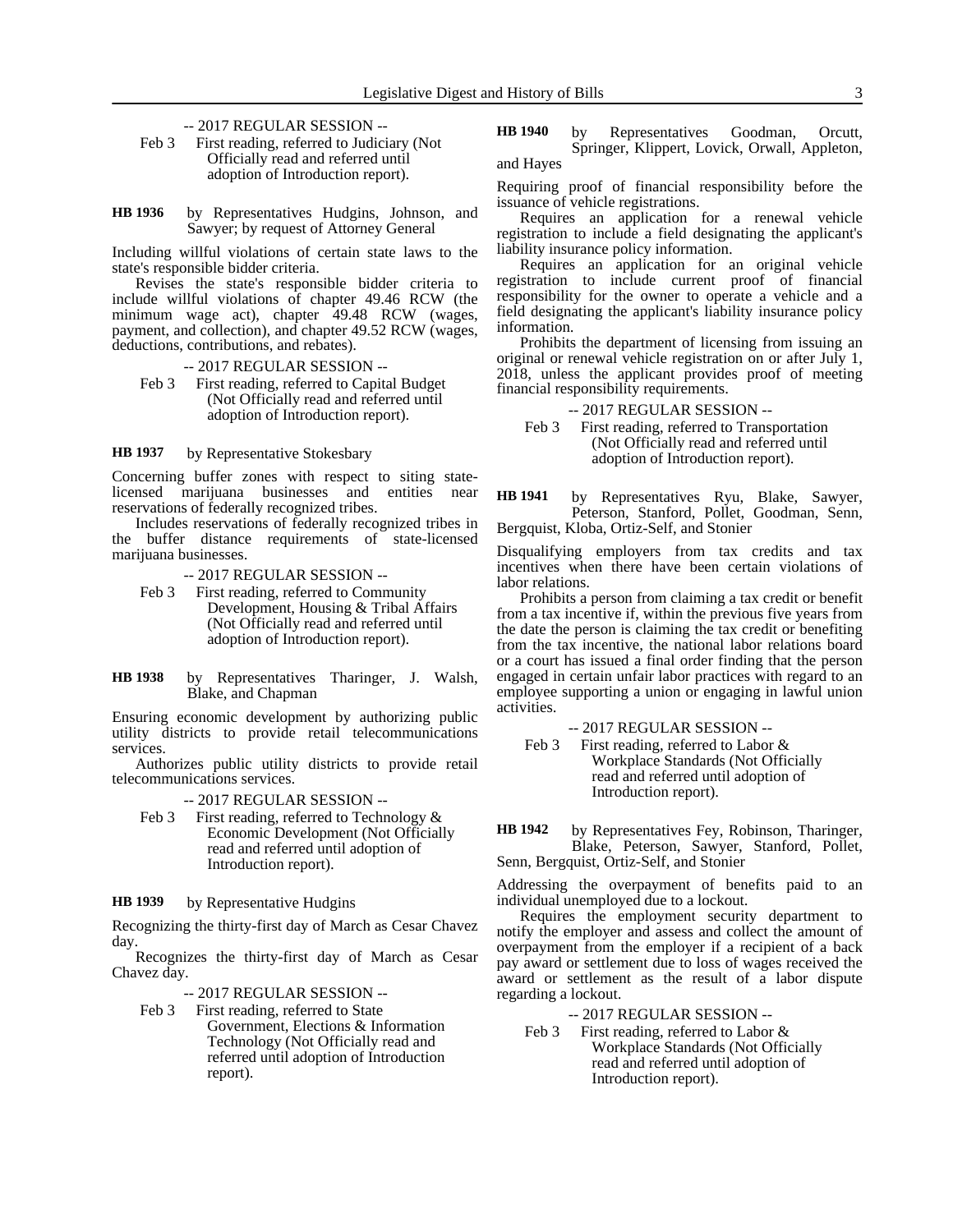by Representatives Kagi and Graves **HB 1943**

Concerning child welfare court proceedings.

Modifies juvenile justice act provisions regarding court proceedings on a child's welfare, the dependency of a child, the termination of a child and parent relationship, and the removal of the references to supervising agency.

-- 2017 REGULAR SESSION --

Feb 3 First reading, referred to Early Learning & Human Services (Not Officially read and referred until adoption of Introduction report).

#### by Representative Condotta **HB 1944**

Exempting certain law enforcement officers from the hunter education training program.

Exempts certain law enforcement officers from the hunter education training program.

-- 2017 REGULAR SESSION --

Feb 3 First reading, referred to Agriculture  $\&$ Natural Resources (Not Officially read and referred until adoption of Introduction report).

#### by Representative Condotta **HB 1945**

Allowing prospective jurors who are elderly to choose to be excused from jury service or to remain a prospective juror.

Authorizes a person, who is at least seventy years old, to choose to: (1) Be excused from jury service because of his or her age; or

(2) Remain a prospective juror.

-- 2017 REGULAR SESSION --

Feb 3 First reading, referred to Judiciary (Not Officially read and referred until adoption of Introduction report).

#### by Representative Condotta **HB 1946**

Exempting pipe tobacco from the prohibition on shipping or transporting tobacco products ordered or purchased by mail or through the internet.

Revises the definition of "tobacco product," to exclude pipe tobacco from the definition, for purposes of only RCW 70.155.140 (prohibits shipping or transporting tobacco products ordered or purchased by mail or on the internet).

- -- 2017 REGULAR SESSION --
- Feb 3 First reading, referred to Commerce & Gaming (Not Officially read and referred until adoption of Introduction report).
- Feb 9 Scheduled for public hearing in the House Committee on Commerce & Gaming at 8:00 AM. (Subject to change)

by Representatives Koster and Shea **HB 1947**

Allowing employers to make gifts based on marital status.

Exempts an employer from unfair practice laws if he or she provides gifts to employees based on marital status,

as long as no individual employee receives a gift valued at more than one thousand dollars in a calendar year.

- -- 2017 REGULAR SESSION --
- Feb 3 First reading, referred to Judiciary (Not Officially read and referred until adoption of Introduction report).

by Representatives Harmsworth, Hudgins, Van Werven, Pollet, and Taylor **HB 1948**

Concerning open meetings of subgroups of a public agency governing body.

Requires a subcommittee, task force, advisory group, or other work group, created by an action of a governing body, to: (1) Make a meeting open to the public if it relates to a decision to make a policy or fiscal recommendation to a governing body; and

(2) Provide notice of the purpose of the meeting online at least twenty-four hours in advance of the start time of the meeting.

-- 2017 REGULAR SESSION --

- Feb 3 First reading, referred to State Government, Elections & Information Technology (Not Officially read and referred until adoption of Introduction report).
- by Representatives Stambaugh, Tarleton, and Kraft **HB 1949**

Creating the skilled worker outreach, recruitment, and key training program.

Creates the skilled worker outreach, recruitment, and key training program to increase the state's skilled workforce by awarding matching grants to eligible applicants.

Requires the department of commerce to: (1) Administer the grant program and establish a process for accepting grant applications;

(2) Establish a grant review committee to review grant applications and make recommendations on who should receive a matching grant and the amount; and

(3) In coordination with the workforce training and education coordinating board, assess current and future workforce needs and coordinate skilled worker training and education programs throughout the state to assist with implementation of the grant program.

Creates the skilled worker outreach, recruitment, and key training program account.

-- 2017 REGULAR SESSION --

- Feb 3 First reading, referred to Higher Education (Not Officially read and referred until adoption of Introduction report).
- by Representatives Stambaugh, Blake, and Kraft **HB 1950**

Concerning written correspondence regarding ethics complaints.

Requires ethics complaints and an ethic board's determination and decision on a complaint to be provided by registered or certified mail, or other delivery service requiring notice of receipt.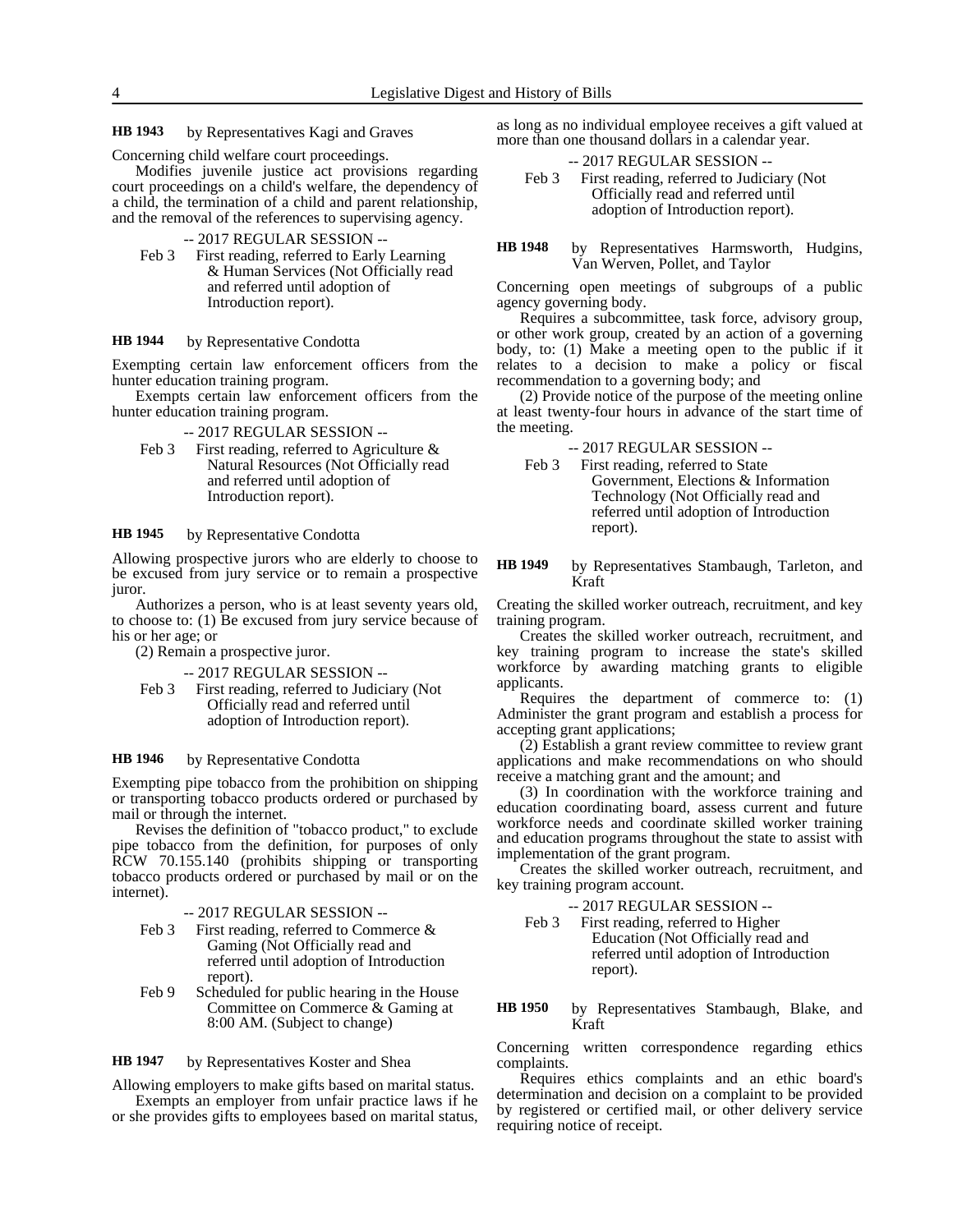-- 2017 REGULAR SESSION --

Feb 3 First reading, referred to State Government, Elections & Information Technology (Not Officially read and referred until adoption of Introduction report).

by Representatives Manweller, Koster, and Buys **HB 1951**

Requiring public employee collective bargaining sessions to be open meetings.

Requires public employee collective bargaining sessions involving contract negotiations to be open to the public.

-- 2017 REGULAR SESSION --

Feb 3 First reading, referred to Labor & Workplace Standards (Not Officially read and referred until adoption of Introduction report).

## **Senate Bills**

by Senate Committee on State Government (originally sponsored by Senators Hasegawa, Hunt, Keiser, and Chase) **SB 5020-S**

Concerning certain state ethnic and cultural diversity commissions.

(DIGEST OF PROPOSED 1ST SUBSTITUTE)

Authorizes the commission on African-American affairs and the commission on Hispanic affairs, instead of the governor, to appoint an executive director and set his or her salary within the limits of the office of financial management.

Requires the Asian Pacific American affairs commission to: (1) Appoint an executive director and set his or her salary within the limits of the office of financial management; and

(2) Advise the legislature on issues of concern to the Asian Pacific American community.

Eliminates the repeal and termination, under the sunset act, of the Washington state commission on Hispanic affairs.

Repeals the membership requirements of each commission and creates new language for the membership requirements of each commission.

-- 2017 REGULAR SESSION --

- Jan 11 Public hearing in the Senate Committee on State Government at 8:00 AM.
- Feb 1 SGOV Majority; 1st substitute bill be substituted, do pass. Minority; do not pass. Executive action taken in the Senate Committee on State Government at 8:00 AM.
- Feb 2 Passed to Rules Committee for second reading.

by Senate Committee on State Government (originally sponsored by Senators Miloscia and Zeiger) **SB 5065-S**

Concerning government performance and accountability. (DIGEST OF PROPOSED 1ST SUBSTITUTE)

Establishes the performance management act.

Creates the office of performance management, in the office of the governor, which should: (1) Be granted administrative authority over state management programs, ensuring that all executive branch<br>agencies properly implement world-class lean agencies properly implement world-class lean performance management systems to achieve operational excellence; and

(2) Coordinate performance assessments of state agencies by independent examiners.

Requires the department of enterprise services to enter into a partnership with the national institutes of standards and technology, United States department of commerce, and performance excellence northwest and Washington state quality award to develop a suite of web-based classroom training modules for employees, middle managers, supervisors, and senior agency leaders.

-- 2017 REGULAR SESSION -- Feb 1 SGOV - Majority; 1st substitute bill be substituted, do pass. And refer to Ways & Means. Minority; do not pass. Executive action taken in the Senate Committee on State Government at 8:00 AM.

Feb 2 Referred to Ways & Means.

by Senate Committee on Transportation (originally sponsored by Senators Fain, Hobbs, Liias, Zeiger, Billig, Wilson, and Kuderer) **SB 5154-S**

Concerning driver's license formats for persons approaching twenty-one years of age.

(DIGEST OF PROPOSED 1ST SUBSTITUTE)

Requires the department of licensing to allow for a person who applies to renew his or her driver's license within one week of his or her twenty-first birthday to convert the driver's license to the format of a driver's license for a person who is twenty-one years of age or older.

-- 2017 REGULAR SESSION --

- Jan 24 Public hearing in the Senate Committee on Transportation at 3:30 PM.
- Jan 31 TRAN Majority; 1st substitute bill be substituted, do pass.

Executive action taken in the Senate Committee on Transportation at 3:30 PM.

Feb 2 Passed to Rules Committee for second reading.

by Senate Committee on Transportation (originally sponsored by Senators Hunt and King) **SB 5195-S**

Clarifying the appropriate format for signed written authorizations for special parking privileges.

(DIGEST OF PROPOSED 1ST SUBSTITUTE)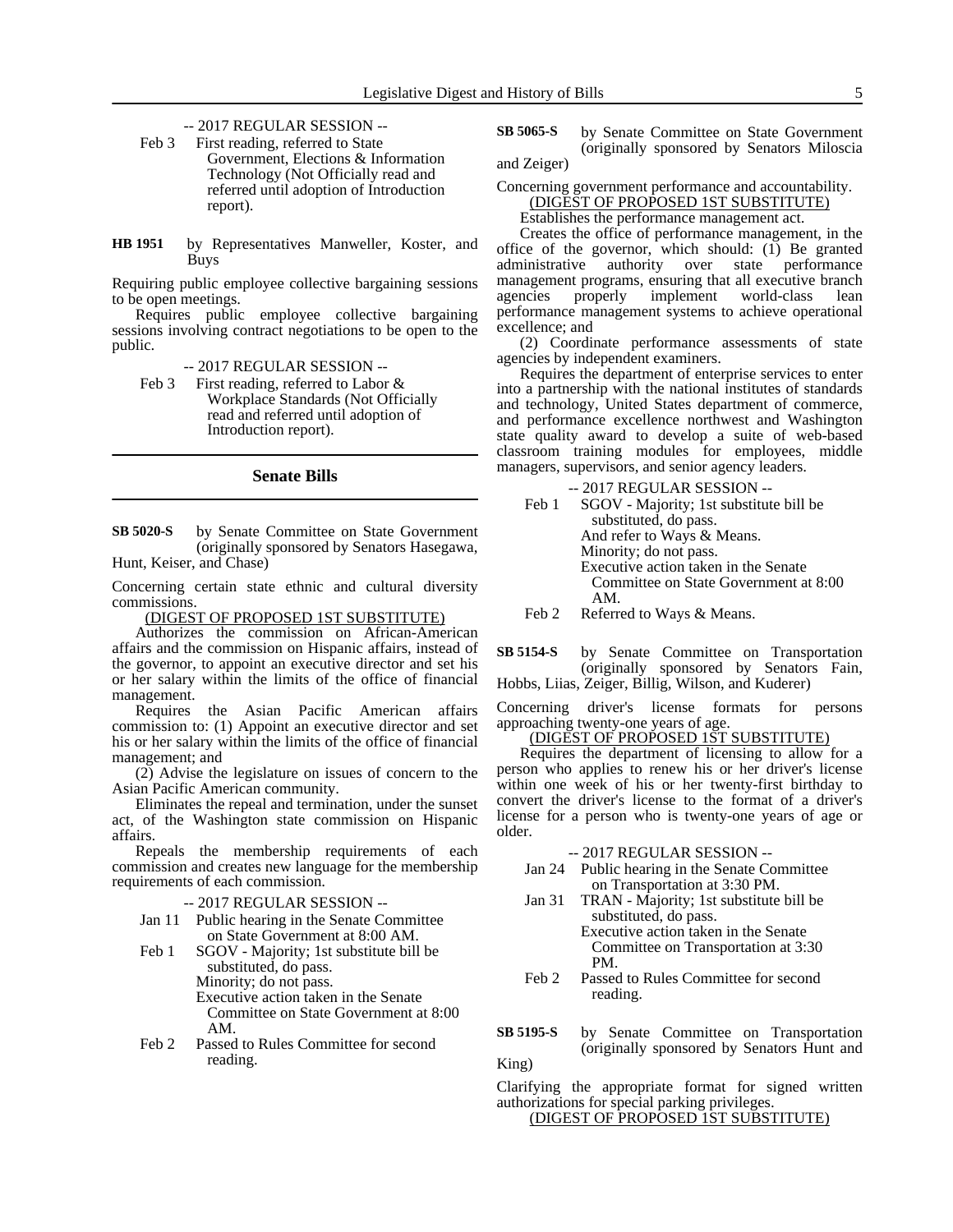Requires a licensed physician, an advanced registered nurse practitioner, or a physician assistant who is authorizing a parking permit to provide a signed written authorization on a prescription pad or paper or office letterhead or by electronic means.

-- 2017 REGULAR SESSION --

- Jan 24 Public hearing in the Senate Committee on Transportation at 3:30 PM.
- Jan 31 TRAN Majority; 1st substitute bill be substituted, do pass. Executive action taken in the Senate Committee on Transportation at 3:30 PM.
- Feb 2 Passed to Rules Committee for second reading.

#### by Senator Darneille **SB 5693**

Concerning removal of juvenile convictions or adjudications from sexually violent predator status under RCW 71.09.030.

Addresses the removal from sexually violent predator status for juvenile convictions or adjudications.

-- 2017 REGULAR SESSION --

Feb 3 First reading, referred to Law & Justice.

by Senator Darneille **SB 5694**

Concerning the sealing of juvenile records.

Requires the records of an official juvenile court file to be confidential but may be released under certain circumstances.

-- 2017 REGULAR SESSION --

Feb 3 First reading, referred to Human Services, Mental Health & Housing.

by Senators Darneille and Hunt **SB 5695**

Concerning the development of a juvenile special sex offender disposition alternative treatment court.

Authorizes counties to establish and operate juvenile special sex offender disposition alternative treatment courts.

-- 2017 REGULAR SESSION --

Feb 3 First reading, referred to Human Services, Mental Health & Housing.

### by Senators Wellman, Fain, Warnick, Walsh, and Zeiger **SB 5696**

Concerning breakfast after the bell programs.

Requires each high-needs school to offer breakfast after the bell to each student and provide adequate time for students to eat.

Requires the state to provide financial assistance to support the costs of implementing breakfast after the bell programs at participating high-needs schools.

Encourages all public schools to offer breakfast after the bell.

Requires the office of the superintendent of public instruction to: (1) Develop and distribute procedures and guidelines for the implementation of this act;

(2) Dedicate staff within the office to offer training and technical and marketing assistance to public schools and school districts related to offering breakfast after the bell;

(3) Collaborate with nonprofit organizations knowledgeable about equity, the opportunity gap, hunger and food security issues, and best practices for improving student access to school breakfast; and

(4) Seek partnerships with philanthropic organizations interested in supporting breakfast after the bell in highneeds schools.

-- 2017 REGULAR SESSION --

Feb 3 First reading, referred to Early Learning & K-12 Education.

by Senators Rivers, Cleveland, Conway, Keiser, and Bailey **SB 5697**

Developing a standardized prescription drug benefit package for individual and small group market offerings.

Requires the insurance commissioner, in collaboration with the state health benefit exchange, to convene a committee to develop a recommendation on a standardized prescription benefit design.

Requires a carrier, offering a health benefit plan in the individual or small group market, to include at least one health plan in each market that includes the standardized prescription drug benefit design.

-- 2017 REGULAR SESSION --

Feb 3 First reading, referred to Health Care.

by Senators Rivers and Liias **SB 5698**

Concerning cannabis health and beauty aids.

Establishes a cannabis health and beauty aid permit that allows the holder to process and possess marijuana for the purposes of manufacturing cannabis health and beauty aids and allows the health and beauty aids to be sold only in retail outlets and in the general retail market.

### -- 2017 REGULAR SESSION --

Feb 3 First reading, referred to Health Care.

by Senators Rivers and Mullet **SB 5699**

Addressing pharmacy appeals of payments made by pharmacy benefit managers.

Addresses appeals of pharmacies without regard to how many retail outlets the pharmacy has.

-- 2017 REGULAR SESSION --

Feb 3 First reading, referred to Health Care.

by Senators Ranker, Rivers, Liias, Pedersen, and Darneille **SB 5700**

Requiring training for long-term care providers on the needs of the LGBTQ population.

Requires adult family home licensees, assisted living facility licensees, and nursing home licensees to complete one hour of cultural competency training on issues relating to the LGBTQ population.

Requires continuing education training for long-term care workers to include at least one hour of cultural competency training on issues relating to the LGBTQ population.

-- 2017 REGULAR SESSION --

Feb 3 First reading, referred to Health Care.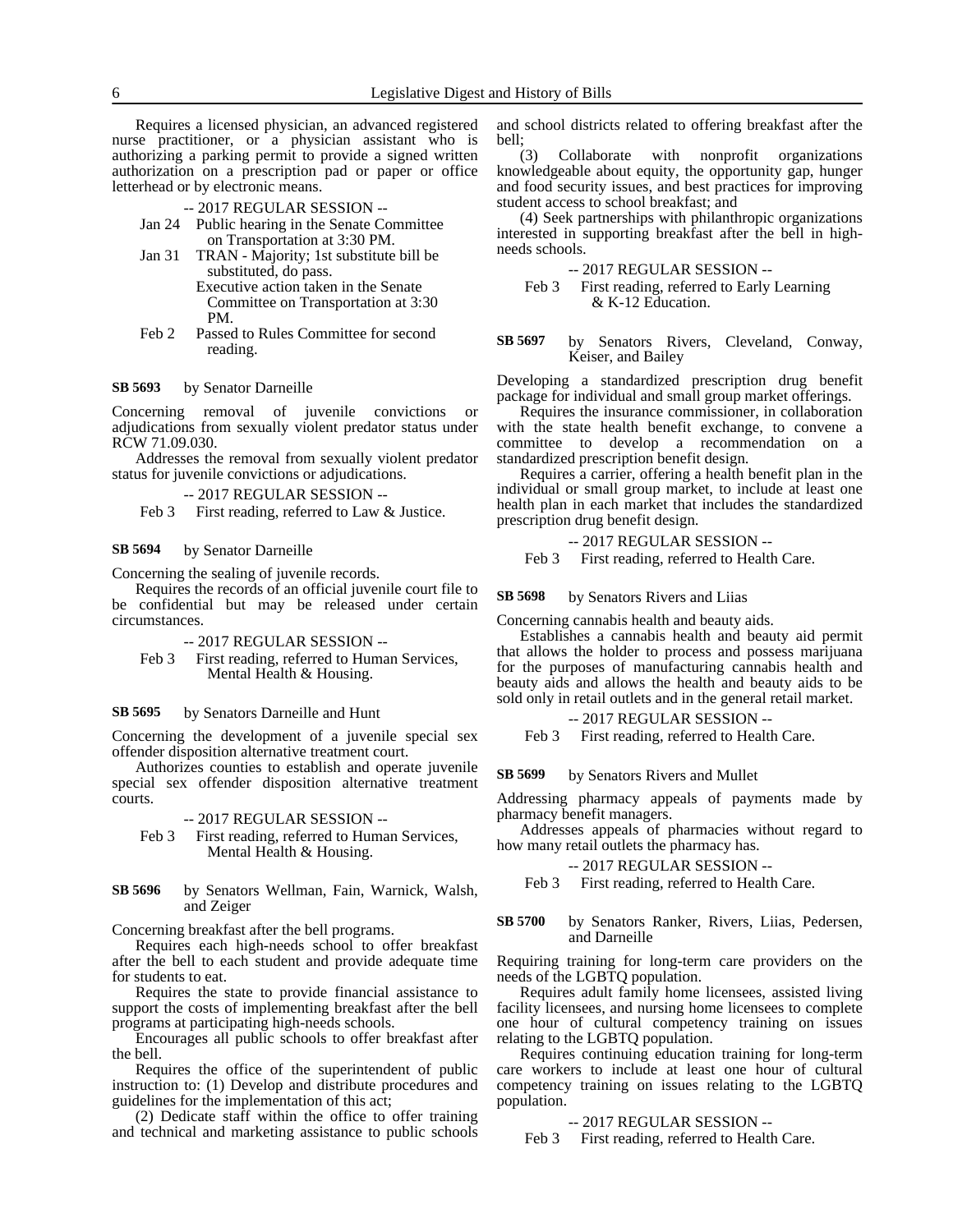by Senators Frockt, Keiser, Chase, Hasegawa, Darneille, Ranker, McCoy, Kuderer, Saldaña, Conway, and Hunt **SB 5701**

Creating the Washington apple care trust.

Creates the Washington apple care trust as an agency of state government to provide coverage for a set of health services for all residents.

Creates the reserve account, the displaced worker training account, and the benefits account.

-- 2017 REGULAR SESSION --

Feb 3 First reading, referred to Health Care.

by Senators Keiser, Honeyford, and Frockt **SB 5702**

Improving state funding for school construction, modernization, and asset preservation.

Improves state funding for school construction, modernization, and asset preservation.

-- 2017 REGULAR SESSION --

Feb 3 First reading, referred to Ways & Means.

#### by Senator Padden **SB 5703**

Establishing a special allegation for habitual property offenders.

Increases the sanctions for habitual property offenders to provide more effective deterrents to recidivism.

Enhances the courts' discretion to more appropriately sentence habitual property offenders with significant histories of burglary and theft.

### -- 2017 REGULAR SESSION --

Feb 3 First reading, referred to Law & Justice.

#### by Senator Becker **SB 5704**

Concerning the modification of the disposable income calculation for the property tax exemption for senior citizens, disabled veterans, and disabled retired persons.

Revises the definition of "disposable income" for purposes of the property tax exemption for senior citizens, disabled veterans, and disabled retired persons.

### -- 2017 REGULAR SESSION --

Feb 3 First reading, referred to Ways & Means.

### by Senators Becker, O'Ban, Rivers, Bailey, Miloscia, Schoesler, Warnick, Brown, Zeiger, and Honeyford **SB 5705**

Concerning inspection and review of state contracted behavioral health and recovery agencies.

Declares that the state:  $(i)$  Finds that the department of social and health services should not engage in the improper and inappropriate reduction of the number of license violations found by field inspectors for the purpose of allowing agency licensees to avoid liability in a manner that permits the violating agency to stay open at the risk of public safety; and

(2) Recognizes the need to prohibit sham transfers of licenses between behavioral health licensees found in violation of the terms of their license agreement and their family members.

Requires the department of social and health services to issue an annual report to the legislature containing a detailed overview of each settlement agreement entered into between the department and behavioral health licensees concerning the resolution of administrative complaints, license violations, suspensions, and revocations.

-- 2017 REGULAR SESSION --

Feb 3 First reading, referred to Human Services, Mental Health & Housing.

### by Senators Becker, Rivers, Bailey, Brown, O'Ban, Fortunato, and Warnick **SB 5706**

Addressing parent-initiated behavioral health treatment for children aged thirteen to seventeen years old.

Requires a parent to, during the evaluation of a minor at the request of the parent and during the course of medically necessary treatment commenced pursuant to the evaluation, be considered the personal representative of the minor for the purpose of transmission of medical information, making treatment decisions, and reviewing the compliance of the minor with treatment recommendations.

Suspends RCW 71.34.500 through 71.34.530 (certain mental health services for minors) for the limited purpose of this evaluation and course of follow-up treatment, unless the parent agrees to a confidential relationship between the child and the health care provider, or the receipt of new information or a material change in circumstances causes the provider to reevaluate the medical necessity for treatment.

-- 2017 REGULAR SESSION --

Feb 3 First reading, referred to Human Services, Mental Health & Housing.

### by Senators Rossi, Palumbo, Miloscia, Mullet, Rivers, Sheldon, Pearson, and Zeiger **SB 5707**

Authorizing the replacement of Interstate 405 express toll lanes with a general purpose lane and a high occupancy vehicle lane.

Establishes the eastside corridor congestion relief act.

Authorizes the department of transportation to designate one lane of traffic moving in each direction on interstate 405 as a high occupancy vehicle lane to be used by certain vehicles.

Requires the department of transportation, to the extent applicable, to create a fourth general purpose lane of traffic moving in each direction on interstate 405.

Repeals the interstate 405 express toll lanes operations account.

Requires any residual funds remaining in the account to be transferred to the motor vehicle fund to be used to construct new lanes on interstate 405.

-- 2017 REGULAR SESSION --

Feb 3 First reading, referred to Transportation.

#### by Senator Walsh **SB 5708**

Creating a competitive equipment assistance grant program to enhance student nutrition in public schools.

Establishes the apple a day act of 2017.